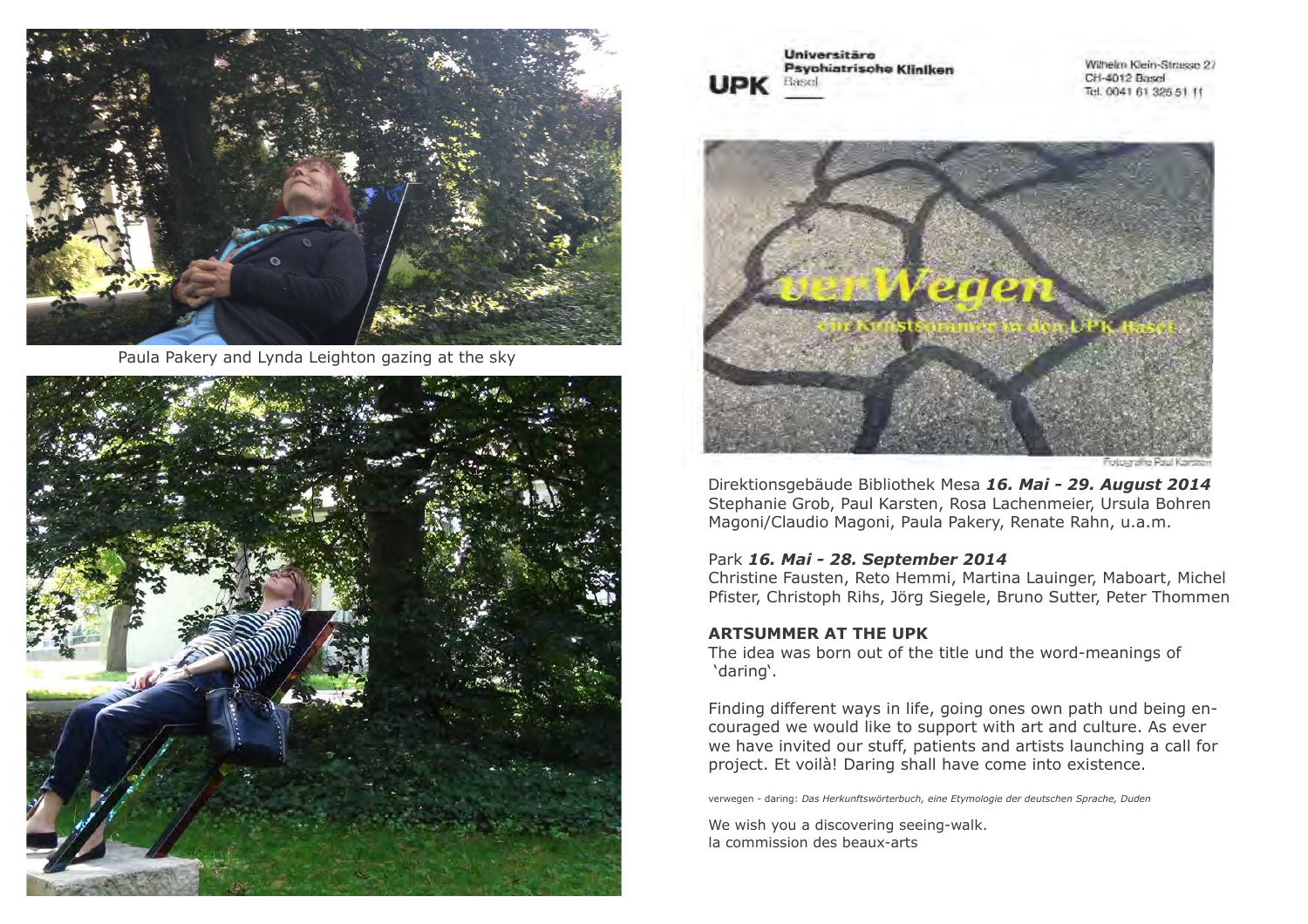From: Lynda Leighton <lynda\_leighton@yahoo.co.uk> To: Pakery <mixedmedia@pakery-kulturbaum.ch> Sent: Friday, 22 August 2014, 12:14 Dear Paula

I really enjoyed the exhibition and the thoughts that your work awakened in me. I feel they are very aligned to my thoughts. The two paintings are very impressing and work fantastically with the Exhibiton title "verWegen". There is a conversation between the two works, but I will try and comment separately.

## **Ich esse Himmel/I EAT HEAVEN:**

The words I wrote down at the time - The origin of species by Charles Darwin, "It droppeth like the gentle rain from heaven" William Shakespeare, pollination.

I have tried to look at some ancient Mayan poetry. Some of there poems are very beautiful. I read a lot when I was a college, but most of the writings I have in England, but I find them very inspirational.

I found these 2 writings (although not original Mayan) by Ariel Spilsbury & Michael Bryner. The Mayan Oracle: Return Path to the Stars. I thought this as a title would also fit to your **"Tango between Heaven and Earth."**

Imix:

As you are trusting and receptive I sustain you with the wine of many gifts I bathe your seed essence with abundent life force for I am primal sound of creation the potent energy and vibration of the undivided waters. life's essence infusing time and space

## Ik:

I dance and soar life's essence infusing time and space Mystic reunion dive. I am inspiration as it flies! Let me lift you, free you, fill you, enfolding you with the song simplicity can sing!

I also include Shakespeare's quality of mercy:

*The quality of mercy is not strain'd, It droppeth as the gentle rain from heaven Upon the place beneath: it is twice blest; It blesseth him that gives and him that takes.*

![](_page_1_Picture_12.jpeg)

**TANGO ZWISCHEN HIMMEL UND ERDE** "THE WAY BACK TO THE STARS" Paula Pakery Mixedmedia each 120 x 200 cm MIXEDMEDIA TECH **ICH ESSE HIMMEL "**NECTAR AND AMBROSIA"

![](_page_1_Picture_14.jpeg)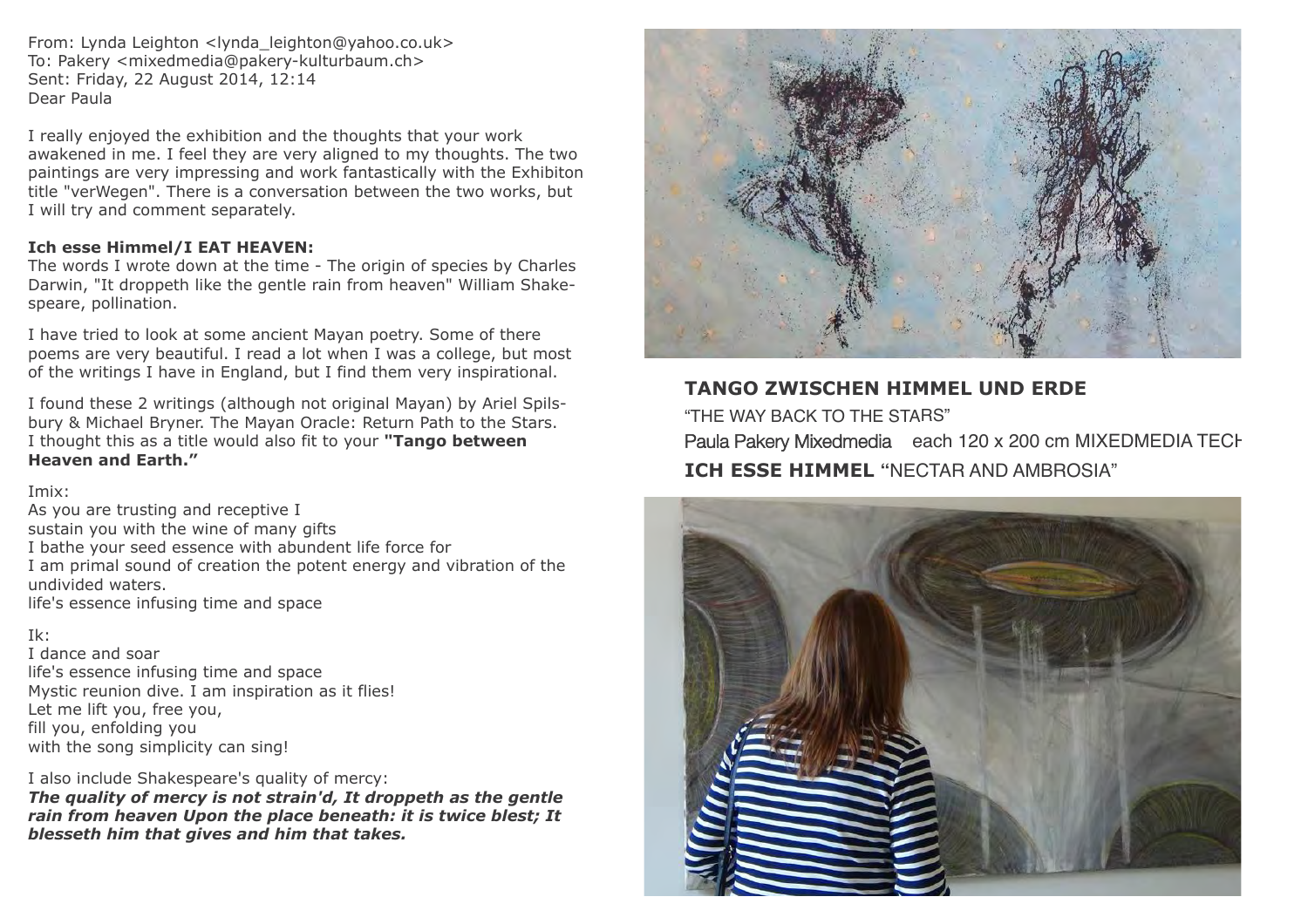**Tango zwischen Himmel und Erde/TANGO BETWEEN HEAVEN AND EARTH:** The words I wrote down at the time: Afterlife (Ueberfahrt), Egyptian underworld, darkness into light, dance of the butterflies, bees, swan, migration. This piece for me is both poetical and musical.

It certainly made me think of the Ueberfahrt, which I think is a great words to discribe the passing over from life into death (afterlife). from darkness into light.

It is encapsulates the death of an Egyptian king that starts above ground, that leads underground and that ends with an opening to the skies through which the Gods were launched heavenward. (Aida - last Act music).

I know I had a Mayan poem that made me think of butterflies and the transcience of life and I can sense the aura of a butterfly in between Heaven and Earth. I found this poem, which not perfect says something of what I feel.

The time has come for the butterfly to spread its wings to share beauty and grace as it soars beyond to learn new things. See its rainbow of colour dancing in the clear blue sky like tiny jewels of pureness, too beautiful to pass by.

Time has prepared it for this transition now and by following its path it will be shown how. To dance with the soft breeze stroking its cheek with a sigh the sparkle of sunlight glitters on its wings as it flies.

Towards a freedom that will be bound forever more courage gives it power and "will" to open new doors. Far beyond the boundary of the world it has known to experience the mystery of new realms, it is shown.

Truth keeps it fluttering to the center of its core which brings joy and passion based on feelings for? Living life to full potential - in the "now" if it keeps its heart open it will be shown how.

And trust will release any frear that it feels, unconditional love will keep it on an even keel. The journey will be long and very hard at time but the delicate butterfly will dance and sing to the chimes.

For the wind and songbirds who are its friends will gently guide it along its path until it reaches the end. And its wings strength will never let it fall because the butterfly is special and will conquer all. *Margaret Jang*

The black clusters of paint also made me think about swarming bees or birds in migration. Fitting music would perhaps be the Flight of the bumble bee by Rimsky Korsakov! As the bumblebee flies away the Swan Bird calls: *Gvidon, fly, only do not stay long!*

Moreover, I am reminded of the dying swan and the music of the dying swan from swan lake can be heard.

Lord Tennyson Verse 3 The wild swan's death-hymn took the soul Of that waste place with joy Hidden in sorrow: at first to the ear The warble was low, and full and clear; And floating about the under-sky, Prevailing in weakness, the coronach stole Sometimes afar, and sometimes anear; But anon her awful jubilant voice, With a music strange and manifold, Flow'd forth on a carol free and bold; As when a mighty people rejoice With shawms, and with cymbals, and harps of gold, And the tumult of their acclaim is roll'd

Thro' the open gates of the city afar, To the shepherd who watcheth the evening star. And the creeping mosses and clambering weeds, And the willow-branches hoar and dank, And the wavy swell of the soughing reeds, And the wave-worn horns of the echoing bank, And the silvery marish-flowers that throng The desolate creeks and pools among, Were flooded over with eddying song.

Much love: Lynda xXx